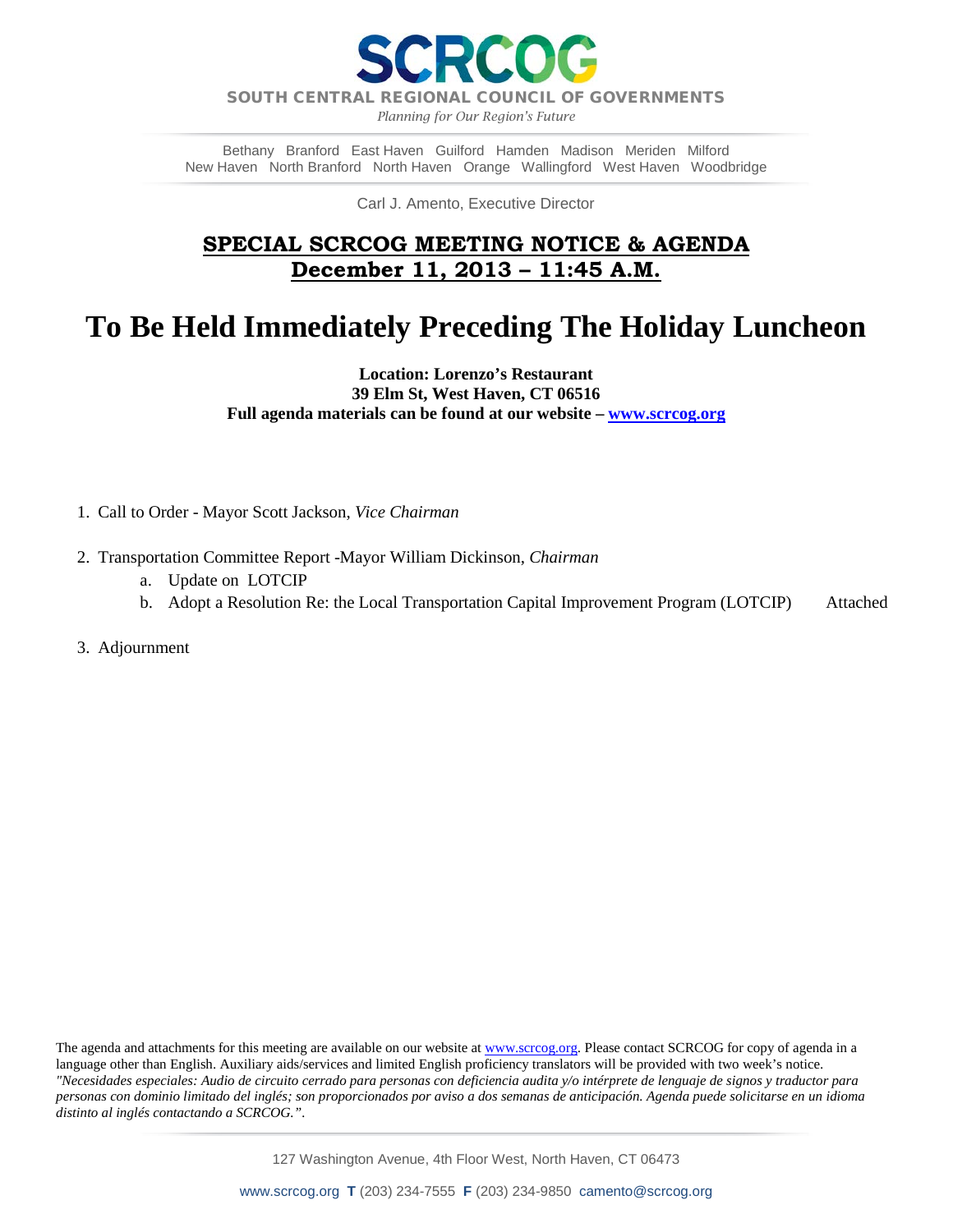

SOUTH CENTRAL REGIONAL COUNCIL OF GOVERNMENTS

*Planning for Our Region's Future*

Bethany Branford East Haven Guilford Hamden Madison Meriden Milford New Haven North Branford North Haven Orange Wallingford West Haven Woodbridge

Carl J. Amento, Executive Director

### *Resolution Concerning the Local Transportation Capital Improvement Program (LOTCIP)*

#### *Whereas,*

The Connecticut General Assembly passed and the Governor signed legislation authorizing a Local Transportation Capital Improvement Program (LOTCIP); and

#### *Whereas,*

The intent of LOTCIP is to provide a source of funding for local roads which has simpler procedures with less Department oversight, thereby facilitating timely delivery of improvement projects, reduced costs, meeting local construction standards, and providing a far simpler process and reduced timeline than the requirements of the current federal STP Urban program; and

#### *Whereas,*

The Department of Transportation has notified the Council that it intends to program current STP Urban program funds for primarily state assets, leaving the LOTCIP program as the primary source for funding for local roads; and

#### *Whereas,*

 The Department of Transportation, in accord with the legislation, produced draft guidelines, solicited comments and published final guidelines for the program as of November 1, 2013; and

#### *Whereas,*

The Transportation and Transportation Technical Committees of the South Central Connecticut Regional Council of Governments reviewed the draft guidelines, offered constructive comments, and reviewed the final guidelines; and

#### *Whereas,*

The Transportation and Transportation Technical Committees, after review of the final guidelines, adopted the following findings: that the final guidelines do not meet the intent of the LOTCIP program and will not provide for simpler procedures with less Department oversight, thereby not facilitating timely delivery of projects, reduced costs, reduced timelines and meeting local construction standards, and, therefore, have recommended the adoption of a resolution containing these findings by the Council.

*Now, Therefore, Be It Resolved by the Council of Governments*:

127 Washington Avenue, 4th Floor West, North Haven, CT 06473